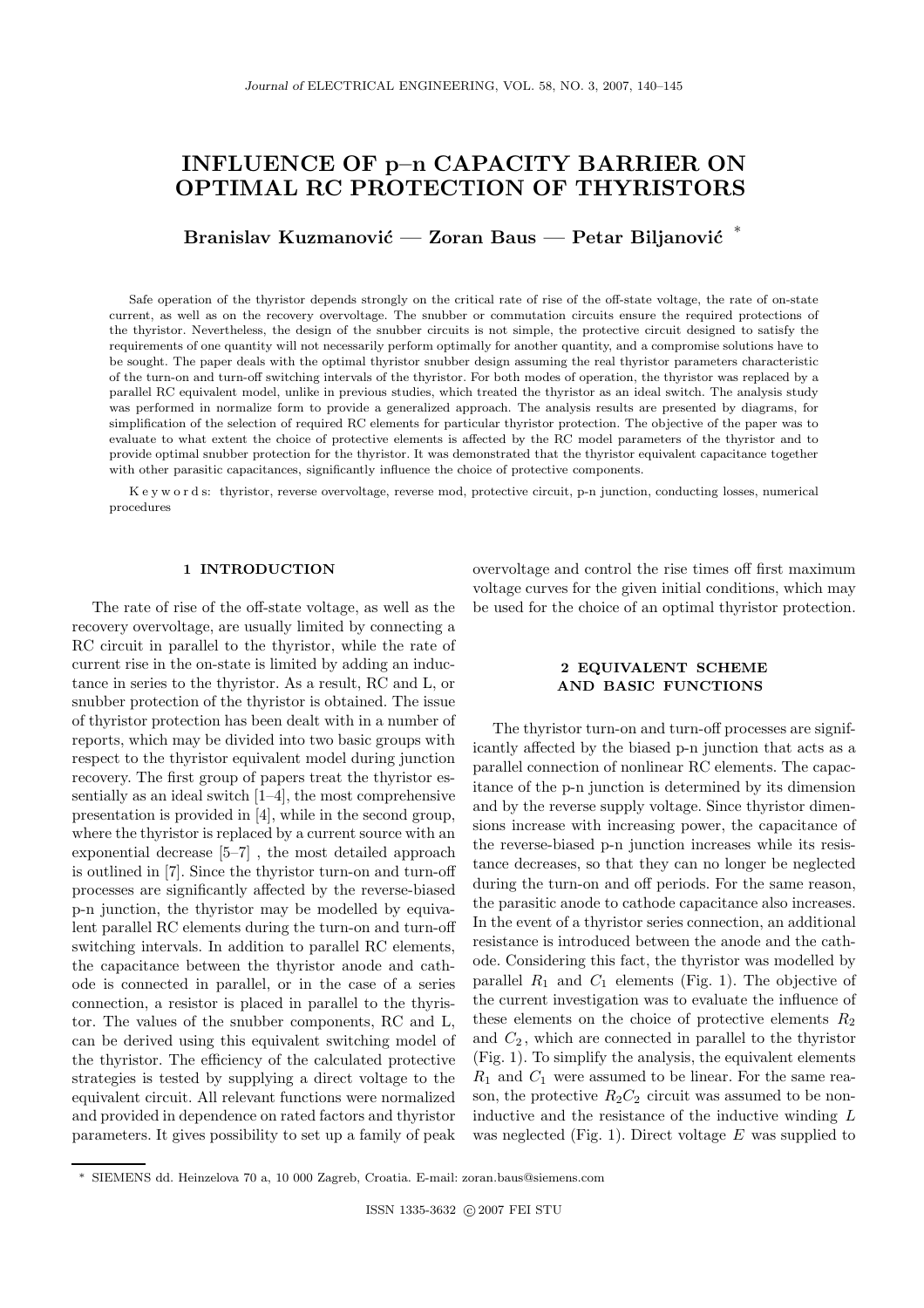

Fig. 1. Equivalent scheme of the thyristor and protective elements.

the thyristor in the experimental setup, while for all other waveforms the values were obtained by computation.

The initial conditions for the analysis of the voltage rise time rate are  $i(0) = 0$  and  $u(0) = 0$ , and those for the analysis of the recovery overvoltage,  $i(0) = I_{2M}$ (maximum reverse current). The voltage on capacitance  $C_1$  was assumed to be  $u(0) = U \le E$  [8, 10, 11].

For the sake of generalization, the analysis is most conveniently performed in a normalized form. Hence, the dimensionless time  $\tau = T$  is defined first, while the angular frequency shall be determined later. The equivalent scheme of the thyristor circuit (Fig. 1) can be described by the following equations:

$$
\omega L \frac{di}{d\tau} + u = E, \quad i = i_1 + i_2,
$$
  

$$
i_1 \frac{u}{R_1} + \omega C_1 \frac{du}{d\tau}, \quad u = R_2 i_2 + \frac{1}{\omega C_2} \int i_2 d\tau.
$$
 (1)

where:  $E$  – direct voltage,  $u$  – thyristor voltage.

The rated thyristor voltage is obtained from the Laplace transform of eqns. (1):

$$
\frac{U(p)}{E} = \frac{b_3 p^3 + b_2 p^2 + b_1 p + 1}{p(a_3 p^3 + a_2 p^2 + a_1 p + 1)}
$$
(2)

where:

$$
a_1 = \omega \Big(\frac{L}{R_1} + R_2 C_2\Big), \quad b_1 = \omega \Big(\frac{Li(0)}{E} + R_2 C_2\Big),
$$

$$
a_2 = \omega^2 LC_1 \Big(1 + \frac{C_1}{C_2} + \frac{R_1 C_1}{R_2 C_2}\Big),
$$

$$
b_2 = \omega^2 \Big(\frac{Li(0)}{E} R_2 C_2 + LC_1 \frac{u(0)}{E}\Big),
$$

$$
a_3 = \omega^3 LC_1 R_2 C_2, \qquad b_3 = \omega^3 LC_1 R_2 C_2 \frac{u(0)}{E}.
$$

$$
(3)
$$

To define the unknown angular frequency  $\omega$ , it is convenient to select a unity value for the term  $a_3$  ( $a_3 = 1$ ) of the characteristic equation (2), which yields:

$$
\omega^3 = \frac{1}{LC_1 R_2 C_2} \,. \tag{4}
$$

To simplify and generalize the computation, the following substitutions are introduced:

$$
\omega_0 = \frac{1}{\sqrt{LC_1}}, \ \rho = \sqrt{\frac{L}{C_1}}, \quad \delta = \frac{\rho}{R_1},
$$

$$
\alpha = \frac{\omega_0 Li(0)}{E} \text{- initial current factor}, \qquad (5)
$$

$$
\beta = \frac{u(0)}{E} \qquad \text{- initial voltage factor}
$$

and the unknown protective elements  $R_2$  and  $C_2$  are replaced by the following rated parameters:

$$
\lambda_1 = \frac{R_2}{\rho}, \qquad \lambda_2 = \frac{C_2}{C_1}.
$$
 (6)

The characteristic equation may now be written as:

 $p^3 + a_2p^2 + a_1p + 1 = (p + p_0)(p^2 + 2\zeta\omega_n p + \omega_n^2)$  $\binom{2}{n} = 0$  (7) where  $\zeta$  is the relative damping factor and  $\omega_n$  is the relative angular frequency of undamped oscillations.

Comparison of the coefficients in equation (7) yields:

$$
p_0 = \frac{1}{\omega_n^2}
$$
,  $a_1 = \omega_n^2 + \frac{2\zeta}{\omega_n}$ ,  $a_2 = \frac{1}{\omega_n^2} + 2\zeta\omega_n$ . (8)

For further simplification, the following substitutions are introduced:

$$
\lambda = \sqrt[3]{\lambda_1 \lambda_2}, \quad z = \frac{\lambda}{\omega_n}, \quad x = \omega_n \tau. \tag{9}
$$

Considering substitutions (8), (7) and (3), the following two equations are obtained:

$$
\frac{\delta}{z\omega_n^3} + z^2 = \frac{2\zeta}{\omega_n^3} + 1,
$$
  

$$
\frac{1 + \lambda_2}{z^2 \omega_n^3} + \delta z = 2\zeta + \frac{1}{\omega_n^3}.
$$
 (10)

Equation (10) yields:

$$
\omega_n^3 = \frac{2\zeta z - \delta}{z(z^2 - 1)}, \quad \lambda_2 = \frac{(2\zeta - \delta z)(2\zeta z - \delta)}{z^2 - 1}z + z^2 - 1.
$$
\n(11)

By introducing the above substitutions, it was possible to express the angular frequency  $\omega_n$  explicitly in terms of only two variables,  $\zeta$  and  $z$ . Further, the coefficients  $b_1$ ,  $b_2$  and  $b_3$  in (3) can now also be expressed in terms of the variables  $\zeta$  and  $z\colon$ 

$$
\frac{b_1}{\omega_n^2} = \frac{\alpha}{z\omega_n^3} + z^2, \quad \frac{b_2}{\omega_n} = \alpha z + \frac{\beta}{z^2\omega_n^3}, \quad b_3 = \beta. \quad (12)
$$

Consequently, the parameters of the voltage equation (2) appear to be dependent on two variables ( $\zeta$  and  $z$ ) and three factors  $(\alpha, \beta \text{ and } \delta)$ .

## 3 DETERMINATION OF PEAK VOLTAGE VALUE

To establish the recovery overvoltage and the rate of thyristor voltage increase, it is necessary to determine the first thyristor voltage peak. This voltage depends on factors a, p and those in (8) and on variables  $\zeta$  and z, which in turn depend on parameters  $\lambda_1$  and  $\lambda_2$ . If follows from eqn. (7) that there are four characteristic cases, for each of which the voltage waveform  $u(\tau)$  is analyzed.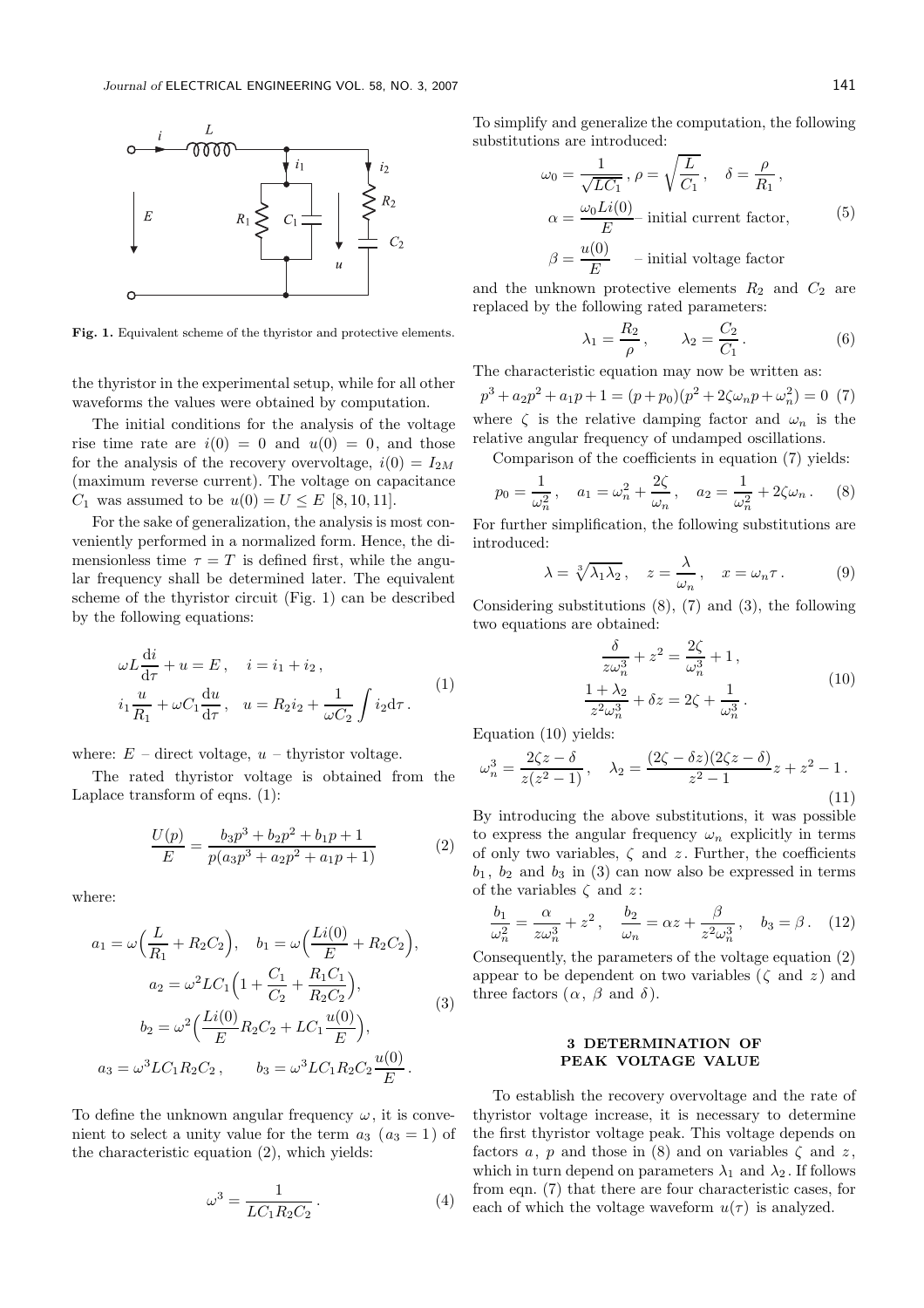142 B. Kuzmanović — Z. Baus — P. Biljanović: INFLUENCE OF p-n CAPACITY BARRIER ON OPTIMAL RC PROTECTION ...

1. Case  $\zeta < 1$ 

The expression for the rated thyristor voltage is of the following form:

$$
\frac{u}{E} = 1 + Ae^{-x\omega_n^3} + e^{-\zeta x} [A_1 \sin mx + A_2 \cos mx] \quad (13)
$$

where:

$$
m = \sqrt{1 - \zeta^2}, \qquad A = \frac{\frac{b_3}{\omega_n^6} - \frac{1}{\omega_n^3} \frac{b_2}{\omega_n} + \frac{b_1}{\omega_n^2} - 1}{m_3^2 + m^2},
$$
  
\n
$$
A_1 = \frac{m_1 m_3 + m m_2}{m(m_3^2 + m^2)}, \qquad A_2 = \frac{m_2 m_3 - m m_1}{m(m_3^2 + m^2)},
$$
  
\n
$$
m_1 = (\zeta^2 - m^2 b_3 - \zeta \left(\frac{b_2}{\omega_n} + \frac{1}{\omega_n^3}\right) + \frac{b_1}{\omega_n^2},
$$
  
\n
$$
m_2 = \left(\frac{b_2}{\omega_n} - 2\zeta b_3 - \frac{1}{\omega_n^3}\right) + \frac{b_1}{\omega_n^2},
$$
  
\n
$$
m_3 = \frac{1}{\omega_n^3} - \zeta.
$$

The first maximum of function (13) cannot be accurately determined analytically but only numerically.

2. Case 
$$
\zeta = 1
$$

The required rate voltage is of the following form:

$$
\frac{u}{E} = 1 + Ae^{-x\omega_n^{-3}} + e^{-x}[A_1x + A_2]
$$
 (14)

where:

$$
A_1 = \frac{m_1}{m_2}, \quad A_2 = \frac{b_3 - \frac{b_1}{\omega_n^2} + \frac{1}{\omega_n^3} \left[2(1 - b_3) + \frac{b_2}{\omega_n} - \frac{1}{\omega_n^3}\right]}{m_3^2}
$$

while the constants  $A, m_1$  and  $m_0$  have the same values as in the previous case, provided that  $\zeta = 1$ .

$$
\frac{u}{E} = 1 + a^{-\tau} + e^{-x} \left[ \frac{A_1 \tau^2}{2} + A_2 \tau + A_3 \right]
$$

where:  $A_1 = b_1 - b_2 + b_3 + 1$ ,  $A_2 = b_2 - 2b_3 - 1$ ,  $A_3 = b_3 - 1$ . The first maximum can be determined accurately from eqn. (15) using an analytical procedure.

4 Case  $\zeta > 1$ 

3. Case  $\zeta = \omega_n = 1$ 

The required rate voltage is:

$$
\frac{u}{E} = 1 + Ae^{-x\omega_n^{-3}} + A_1e^{s_1x} + A_2e^{s_2x},
$$
 (16)

where:

$$
s_1 = \zeta - \sqrt{\zeta^2 - 1}, \quad s_2 = \zeta + \sqrt{\zeta^2 + 1},
$$
  
\n
$$
A_1 = \frac{s_1^2 b_3 - a_1 \frac{b_2}{\omega_n} + \frac{b_1}{\omega_n^2} - \frac{s_2}{\omega_n^3}}{\left(\frac{1}{\omega_n^3} - s_1\right)(s_2 - s_1)},
$$
  
\n
$$
A_2 = \frac{s_2^2 b_3 - s_2 \frac{b_2}{\omega_n} + \frac{b_1}{\omega_n^2} - \frac{s_1}{\omega_n^3}}{\left(\frac{1}{\omega_n^3} - s_1\right)(s_2 - s_1)}
$$

while constant A has the same value as in the previous case.

The first maximum of function (16) can only be accurately determined by a numerical procedure. For this purpose, eqn. (16) is first differntiated and then its maximum calculated.

## 4 TURN–OFF PEAK VOLTAGE AND TURN–OFF RISE TIME VALUES DIAGRAMS

When designing a thyristor protection strategy, current protection with inductance L should be defined first using relation  $L = E : (di/dt)$  to the turn-on current rise  $di/dt$ . Whereupon voltage protection is defined by selecting protective elements  $R_2$  and  $C_2$ . The purpose of this voltage protection is to prevent an increasing of the turnoff recovery overvoltage and turn-off voltage rise values in excess of certain critical or borderline values. There are a number of pairs of  $R_2 - C_2$  values which satisfy particular criteria, but there are less number of values which satisfying both voltage criteria. For general practical purposes, the following rated functions must be defined:

1. Rated overvoltage

(15)

$$
M_n = \frac{U_m}{E} = f(\alpha, \beta, \delta, \zeta, z).
$$
 (17)

2. Rated time of maximum voltage increase

$$
T_n = \omega_n t_1 = z x_1 = g(\alpha, \beta, \delta, \zeta, z).
$$
 (18)

Both functions depend on factors  $\alpha$ ,  $\beta$  and  $\delta$  and variables  $\zeta$ , and z, which in turn depend on parameters  $\lambda_2$ and  $\lambda_2$ . With these factors, parameters  $\lambda_1$  and  $\lambda_2$  satisfy the rated values of  $M_n$  and  $T_n$ . Accordingly, for different values of  $M_n$ , function f can be represented by a family of curves in the field of the  $\lambda_1$ ?and  $\lambda_2$ . Function q can be represented in a similar manner. Similarly, it was possible to set up a series curve families  $M_n$  and  $T_n$  in dependence on parameters  $\lambda_1$  and  $\lambda_2$  for different values of factors  $\alpha$ ,  $\beta$  and  $\delta$ . The curve families  $M_n$  and  $T_n$ for  $\alpha = 0.01$  and  $\alpha = \beta = 0$  are shown in Fig. 2.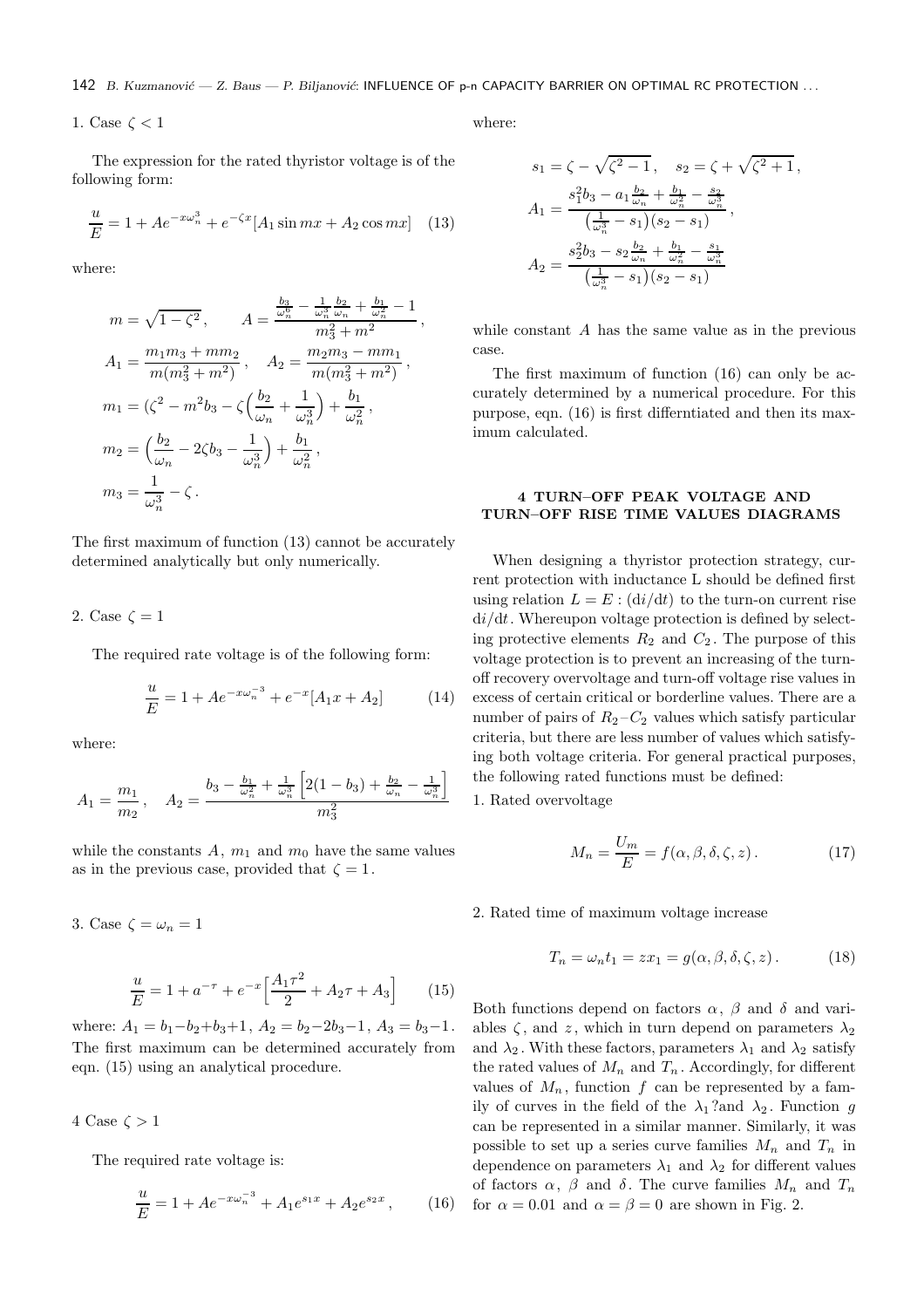

Fig. 2. Normalized overvoltage  $M_n$  and time  $T_n$  diagrams (d =  $0.01; a = b = 0.$ 

## 5 SELECTION OF THYRISTOR AND ITS RC PROTECTION FOR PARTICULAR APPLICATION

#### 5.1 Thyristor selection and basic data

Thyristor selection basically depends on a particular circuit operating conditions which define the requirements at thyristor characteristics, such as rated and permitted voltage and current, latching and holding current, turn-on and turn-off recovery time, permitted  $du/dt$  and  $di/dt$  values, etc.

Similar difficulties are encountered in design of the high frequency converters. The operating frequency increase is limited by the following values: critical values of the rate of turn-on rise time of the blocking voltage  $(du/dt)$  and the rate of the turn-on current rise  $(dt/dt)$ , switching time (turn-on, recovery time) and power dissipation of the thyristor.

The power rating of the thyristor is significantly affected by its operating frequency. Higher frequencies cause increasing of the switching losses, losses. For reliable thyristor operation, it is essential to balance switching and conducting losses in order to avoid excessive temperature oscillations, which may lead to fatigue of thyristor materials. Fatigue resulting from different temperature coefficients of thyristor components eventually leads to thyristor breakdown after a given number of heating and cooling cycles. This process is significantly affected by the rate of turn- on current increase  $(\mathrm{d}i/\mathrm{d}t)$ . A proper selection of thyristor protection may substantially reduce the switching losses occurring during thyristor turn-on.

The power rating of the thyristor also depends on the current waveform. Thus with decreasing the leading angle the ratio of maximum to average power increases, leading to an increase ratio of the peak to virtual average temperature values. Likewise, it is important to consider that the RC protection may influence the efficiency factor and affect the switching times.

Of course, the above thyristor parameters will not all assume a critical value at the same time and this will largely depend on the operating conditions. Different types of thyristors have therefore been designed to meet the requirements of different types of converters.

The 501PBQ110 thyristor was selected to illustrate the computation of RC protection. The RC protection was defined for the following operating conditions without going into a detailed analysis of the operation of a given converter:

$$
\frac{du}{dt} = 300 \frac{V}{\mu s}, \frac{di}{dt} = 25 \frac{A}{\mu s}, I_T = 250 A, E = 600 V (direct).
$$

The required inductance may be easily computed from the following equation:

$$
L = E(\mathrm{d}i/\mathrm{d}t) = 24 \,\mu\mathrm{H}.
$$

The values of resistance  $R_1$  and  $C_1$  cannot be determined uniquely. The capacitance of the P–N junction is nonlinear and it ranges between 1 nF and 10 nF for the thyristor in question. Since resistance  $R$  is added in parallel to each thyristor in a series connection, the value of resistance  $R_1$  is set between 4.9 and 50 k $\Omega$ .

### 5.2 Computation of RC protection for  $du/dt$

The rate of critical charge generation in the bases also depends on the anode voltage waveform. The critical or borderline value of du/dt is that value at which the thyristor is still capable of blocking the voltage of a given linear increase amplitude. This value is usually obtained experimentally. Since under real-time conditions the voltage waveform differs from the test voltage waveform, it is essential to determine the functional correlation between the experimentally obtained critical value of  $du/dt$  and the actual voltage waveform. The critical value of  $du/dt$ is defined as follows:

$$
\left(\frac{\mathrm{d}u}{\mathrm{d}t}\right)_{kr} = k \frac{U_m}{t_1} \tag{19}
$$

where:

 $U_m$ -peak value of increasing voltage,

 $T_1$  –time of the first maximum, peak, voltage,

K –voltage waveform correction factor.

Some manufacturers test the rate of voltage increase by supplying voltage of the waveform  $u = U_m(1 - e^{-t/\tau})$ . The critical rate of voltage increase is defined by the slope of the straight line through a point, the value of which is  $0.632 U_m$ . It is assumed that after three time constants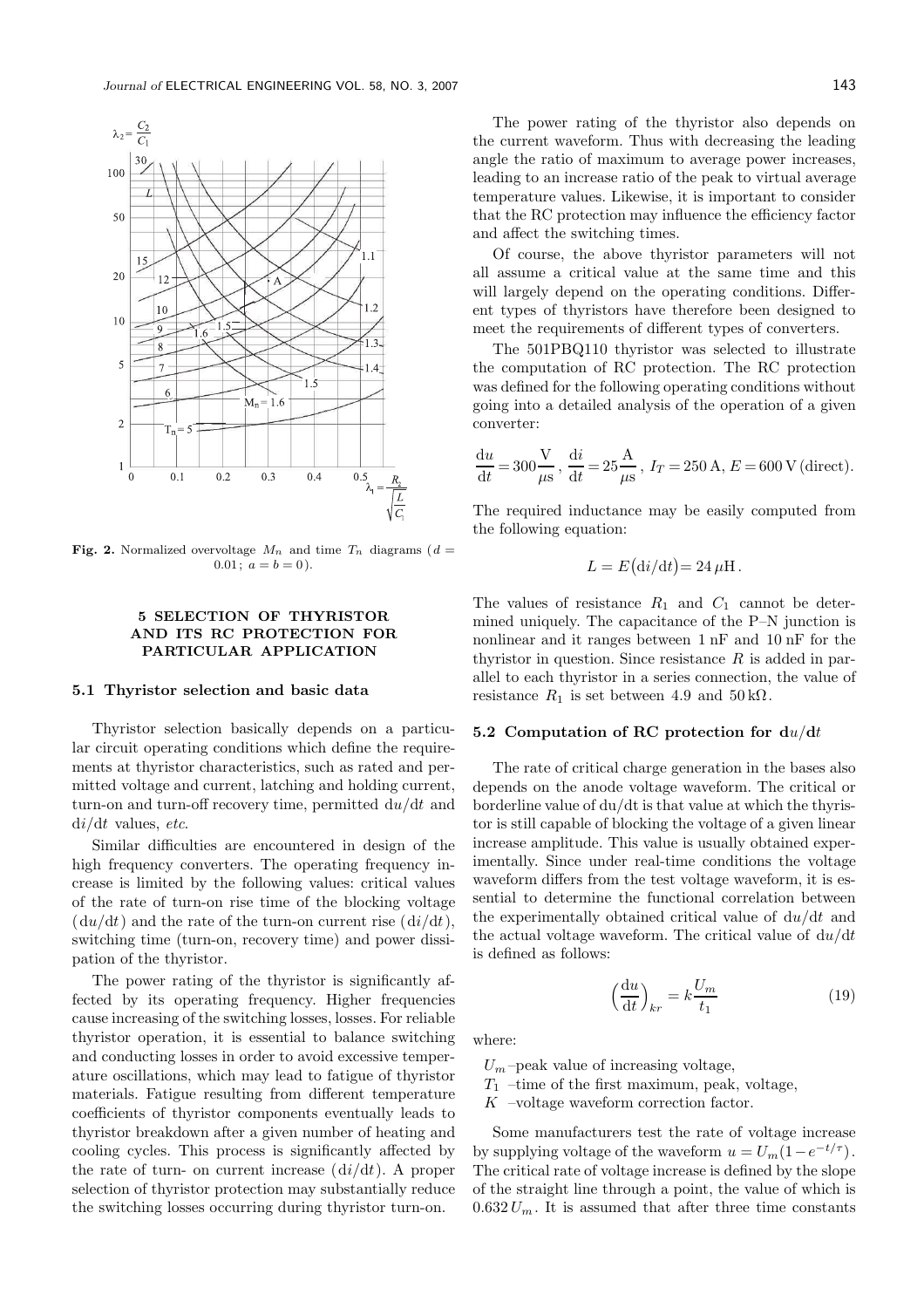

Fig. 3. Rated diagram of reverse overvoltage  $M_n$  ( $\delta = 0.01$ ,  $\alpha = 4.49, \ \beta = 0$ ).

 $\tau$  the exponential function attains its maximum value, yielding in this case  $t_1 = 3\tau$ ? and  $k_1 = 1.9$ .

It is assumed that in the case of a sine voltage waveform the slope is defined by a straight line through point 0.5 Um, in which case  $t_1 = \pi/2$  and  $k_3 = 1.5$ . This definition appears to approximate a linear voltage increase most closely because there is only a slight deviation.

When voltage  $E$  is supplied to a thyristor circuit (Fig. 1), the thyristor voltage increases from an initial value of  $u(0)$  to its first peak  $U_m$  over time  $t_1$ . Based on eqns. (17), (18) and (19), the rated value of thyristor voltage increase is obtained as follows:

$$
\left(\frac{\mathrm{d}u}{\mathrm{d}t}\right)_n = \frac{1}{k\omega_0 E} \frac{\mathrm{d}u}{\mathrm{d}t} = \frac{M_n}{T_n}.
$$
 (20)

Thus, if  $R_1 = 4.9 \text{ k}\Omega$  and  $C_1 = 10 \text{ nF}$ , it follows from eqn. (5) that  $\delta = 0.01$  with initial voltage and current equaling zero, so that  $\alpha = \beta = 0$ . The corresponding family of curves  $T_n$  and  $M_n$  is shown in Fig. 2. With given values of E,  $du/dt$  and  $k = 1.9$ , the rated voltage obtained from eqn. (20) is  $(du/dt)<sub>n</sub> = 0.129$ . Assuming that the overvoltage is  $26\%$  of E, then the rated overvoltage is  $M_n = 1.26$  and eqn. (20) yields  $T_n = 9.77 s$  for the rated time of increase. As this corresponds to point A in Fig. 2, it follows that the optimal RC protection is defined by  $R_2 = 14.7 \text{ k}\Omega$  and  $C_2 = 0.185 \mu\text{F}$ .

Based on the numerical analysis outlined in [11], it may be concluded that the selection of RC protection appears to be unaffected by  $R_1 > 4.9 \,\mathrm{k}\Omega$ , while the influence of capacitance  $C_1$  is obvious. Namely, at a 10-fold increase in capacitance  $C_1$ , the value of protective resistance  $R_2$ increased by about 11% and that of capacitance  $C_2$  by

about 7 %. It should be noted that the capacitance of the reverse-biased junction decreases with increasing voltage.

For the RC protection of the experimental thyristor the manufacturer provided the following values:  $R_2$  = 15  $\Omega$  and  $C_2 = 0.2 \mu$ F, whereas eqn. (4) yielded  $R_2 =$ 11.8  $\Omega$  and  $C_2 = 0.175 \,\mu\text{F}$ . It should be noted that the correlation between the results obtained in the current analysis and those outlined in [4] is satisfactory only in the range of least susceptibility to parasitic capacitance C1, which was no considered in [4].

## 5.3 Overvoltage in the reverse mode of thyristor operation

The reverse mode of operation is analyzed using the expressions for peak voltage determination (17) assuming appropriate initial conditions  $\alpha$  and  $\beta$ . Oscillations in the reverse mode commence at the instant when the reverse current attains its peak value  $I_{RM}$  [9]. For the thyristor in our experimental setup, the peak reverse current value is  $I_{RM} = 55$  A, so that the initial current factor  $\alpha$  does not equal zero in this case. It was demonstrated numerically [11] that the initial current factor  $\alpha$  exerts a dominant influence on the magnitude of overvoltage, while the initial voltage factor  $\beta$  is practically negligible since almost the same values are obtained for both  $\beta = 0$  and  $\beta = 1$ . Similarly, it was demonstrated that resistance  $R_1 > 4.9 \text{ k}\Omega$  has practically no influence, while the effect of capacitance  $C_1$  appears to be substantial, because reverse voltage tends to increase with increasing capacitance  $C_1$ . Therefore it is obvious that the operating point should be selected so as to minimize the influence of changing capacitance  $C_1$  on protective circuit operation.

Using eqn. (17), a family of curves was obtained for the rated overvoltage Mn assuming the following factors:  $\delta = 0.01$ ,  $\alpha = 4.49$ ,  $\beta = 0$  (Fig. 3). For the previously selected protection parameters, the rated overvoltage is  $M_n = 1.6$  (point A in Fig. 3), the corresponding maximum permitted value for the experimental thyristor being  $M_n = 2$ . Assuming this overvoltage and using the method described in [4], the following values were obtained:  $R_2 = 13.2 \Omega$  and  $C_2 = 0.2 \mu$ F. However, it should be noted that the above analysis was performed assuming instantaneous decrease of recovery current to zero (snapoff) and step waveform of reverse voltage, which actually was not the case.

#### 6 CONCLUSION

Thyristors are sensitive to excessive increases over permitted critical values of the voltage increase rate, current increase rate during thyristor turn-on and recovery overvoltage during turn-off. Recovery overvoltage and the rate of voltage increase are limited by introducing a RC protective circuit, while the rate of current increase is limited with the aid of inductance. Since the thyristor turnon and turn-off processes are significantly affected by the